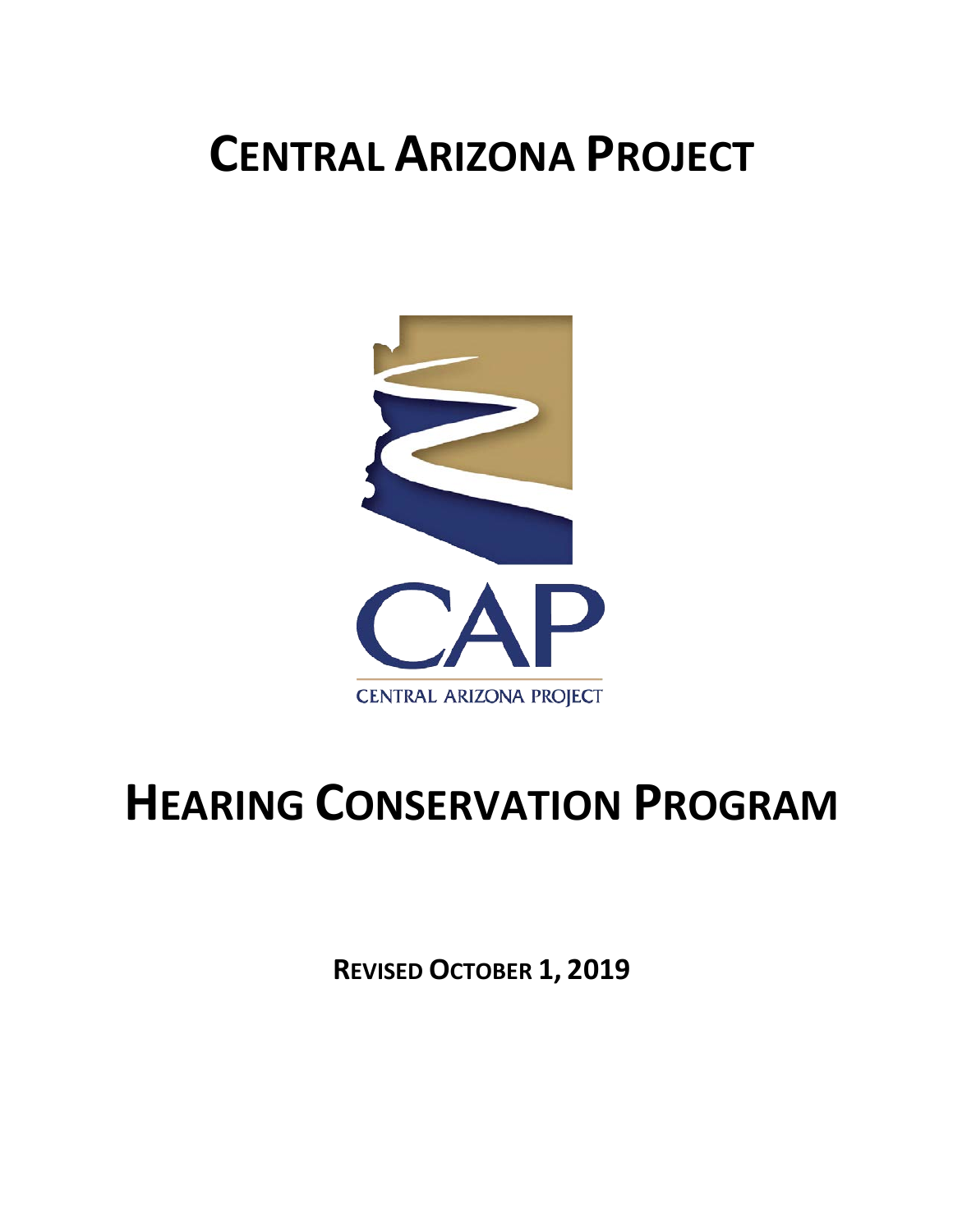## **1.0 PURPOSE**

To reduce noise hazard exposures, Central Arizona Project (CAP) is establishing a Hearing Conservation Program (HCP) to preserve workers' hearing and eliminate the adverse effects of high noise levels at CAP worksites. In addition, this HCP will help reduce Workers' Compensation claims and protect the company's assets.

## **2.0 SCOPE**

CAP will provide all employees with a safe and healthful working environment. This is accomplished by utilizing facilities and equipment that have all feasible safeguards incorporated into their design. When effective engineering controls are not feasible, or when they are being initiated, administrative controls will be used when and where possible, followed by the use of personal protective equipment.

The primary goal of this CAP HCP is to reduce, and eventually eliminate hearing loss due to workplace noise exposures at all facilities. This program includes the following elements:

- 1. Work environments will be monitored to identify potentially hazardous noise levels and personnel at risk of hearing impairment.
- 2. Environments that contain equipment that produces potentially hazardous noise must, wherever it is technologically and economically feasible, be modified to reduce the noise level to acceptable levels.
- 3. Where engineering controls are not feasible, administrative controls and/or the use of hearing protective devices will be employed.
- 4. Annual and periodic hearing testing will be conducted to monitor the effectiveness of this HCP. Early detection of temporary threshold shifts will allow further protective actions to be taken before permanent hearing loss occurs.
- 5. Initial and annual refresher training on the HCP.

The Environmental, Health & Safety (EH&S) Department, aware that excessive noise exposure is a primary cause of hearing loss, is establishing a HCP that is more conservative than that required by the Occupational Safety and Health Administration (OSHA). CAP has adopted the American Conference of Governmental Industrial Hygienists (ACGIH) noise exposure limits referred to as the Threshold Limit Value<sup>®</sup> (TLV<sup>®</sup>). The current Occupational Exposure Limit at CAP is based on the most recent TLV® which is shown in table 1-1 on the following page.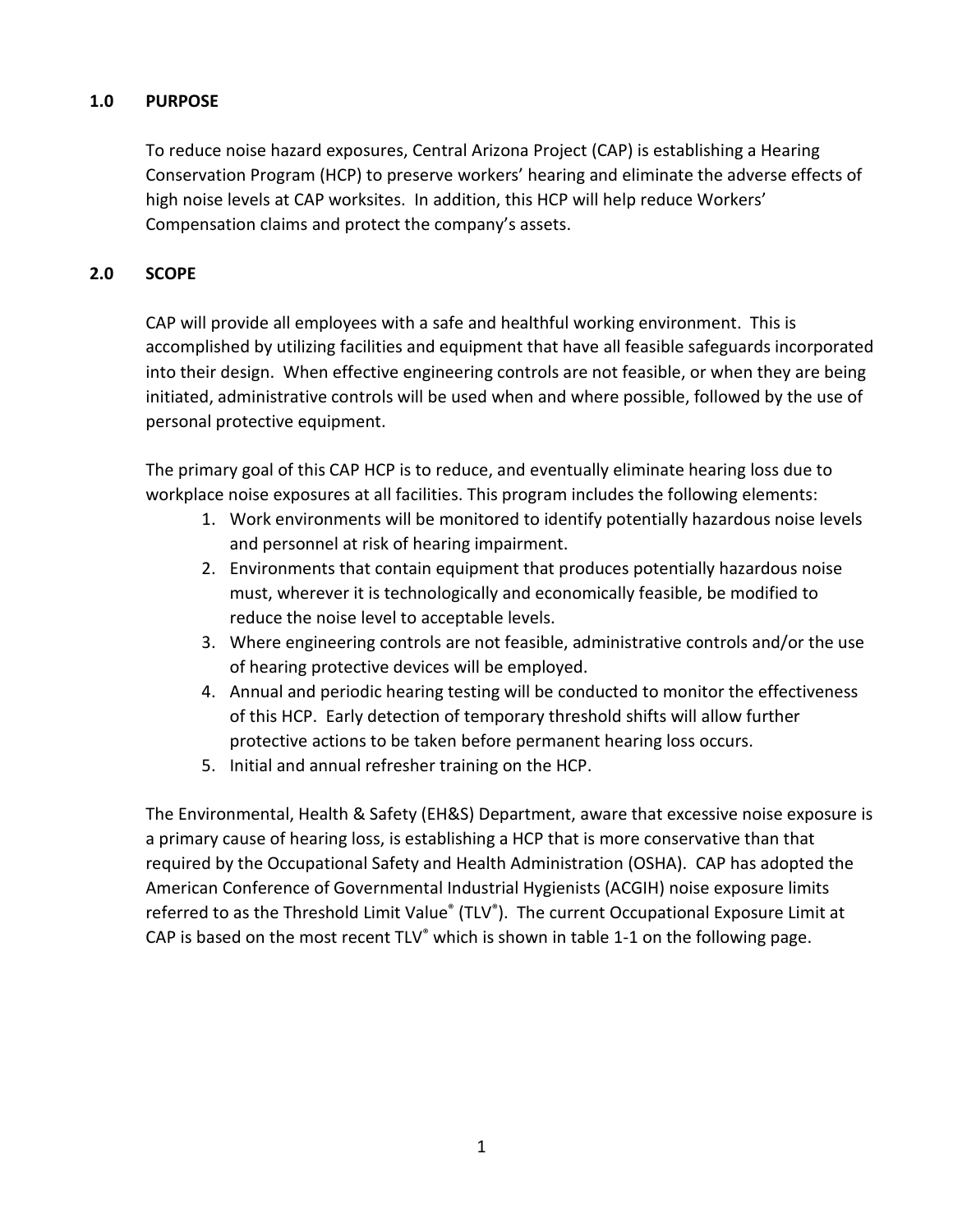| Duration per day | <b>CAP's Occupational</b> | CAP's               |  |
|------------------|---------------------------|---------------------|--|
|                  | <b>Exposure Limit</b>     | <b>Action Level</b> |  |
| 12 hours         | 83 dBA                    | 80 dBA              |  |
| 10 hours         | 84 dBA                    | 81 dBA              |  |
| 8 hours          | 85 dBA                    | 82 dBA              |  |
| 4 hours          | 88 dBA                    | 85 dBA              |  |
| 2 hours          | 91 dBA                    | 88 dBA              |  |
| 1 hour           | 94 dBA                    | 91 dBA              |  |
| 0.5 hour         | 97 dBA                    | 94 dBA              |  |
| 0.25 hour        | 100 dBA                   | 97 dBA              |  |

**Table 1-1**

When sound pressure levels exceed the Occupational Exposure Limit (OEL) in Table 1-1, feasible administrative or engineering controls will be instituted. If the controls fail to reduce the sound levels to within the OEL, hearing protection will be provided and used to reduce the noise to an acceptable level. CAP employees with noise exposures equal to or exceeding the Action Level in Table 1-1 will be covered by this HCP.

### **3.0 RESPONSIBILITIES**

- **3.1 ENVIRONMENTAL, HEALTH & SAFETY DEPARTMENT**: The EH&S Department is responsible for developing and assisting all departments in the implementation of this HCP. This function will include the following activities:
	- 1. Assisting all departments in acquiring engineering guidance on noise control and providing a liaison, as necessary, with noise engineering, health and safety consultants, and noise consultants;
	- 2. Providing initial and periodic training for all affected employees;
	- 3. Coordinating noise surveys of CAP facilities to ensure adequate information is available for this HCP;
	- 4. Assisting in the development of noise emission specifications for existing and future equipment purchases;
	- 5. Conducting studies to determine effectiveness of hearing protection in use, noise abatement actions, and this HCP;
	- 6. Approving hearing protective devices;
	- 7. Scheduling and coordinating audiometric testing (pre-employment and annual as applicable);
	- 8. Maintaining audiometric test records; and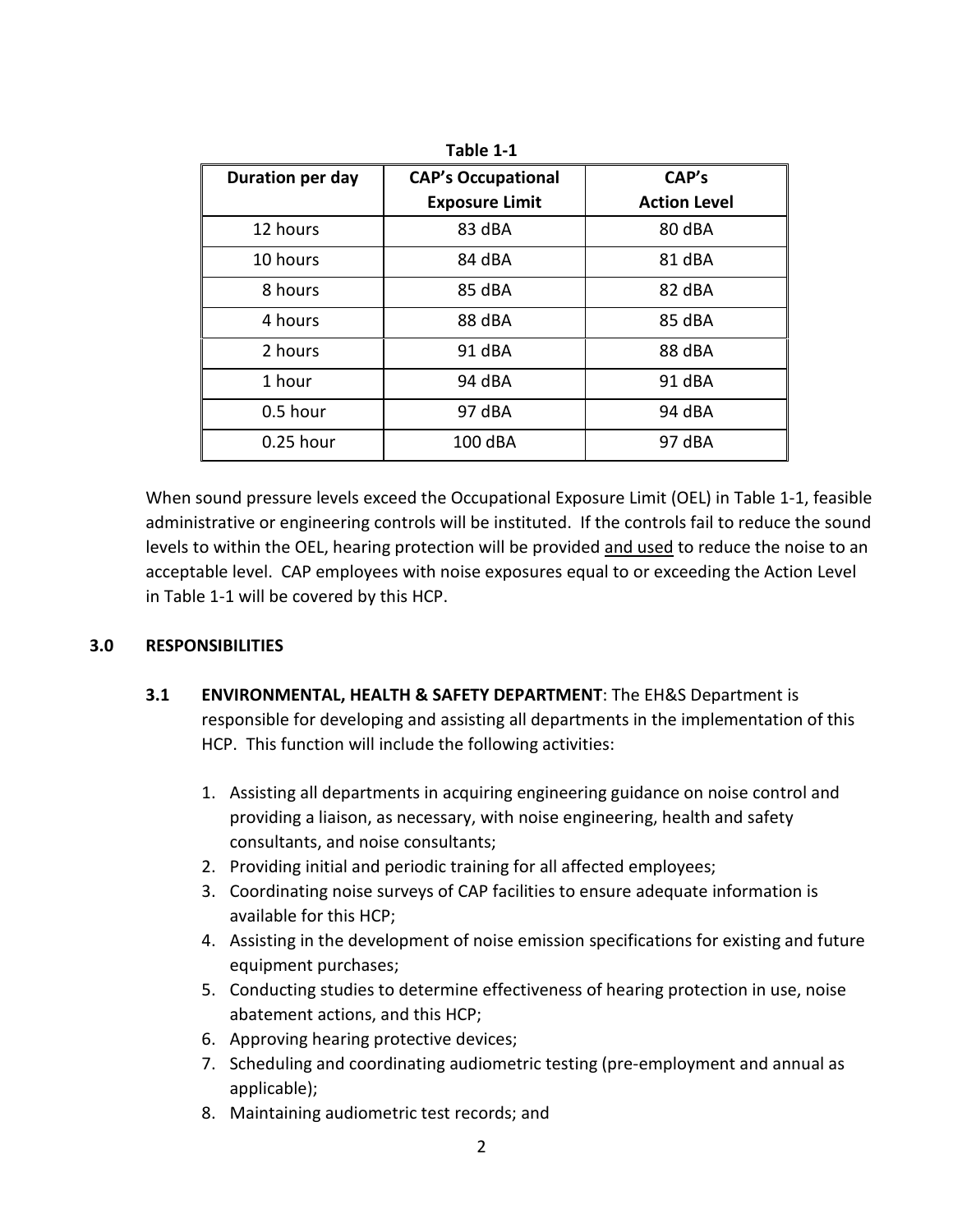- 9. Notifying employees of the results of their audiogram.
- **3.1.1 Occupational Medical Clinic**: The occupational medical clinic contracted by CAP will be responsible for conducting audiograms for employees identified by the EH&S Department.
- **3.1.2 Training Activity:** The EH&S Department is responsible for coordinating and scheduling health and safety training courses presented or sponsored by CAP. The Centralized Learning and Development (CLD) department maintains documentation of the training courses presented in accordance with the HCP requirements. Additionally, all training programs for hearing conservation will be prepared in accordance with this HCP and the Senior Industrial Hygienist.
- **3.2 Managers and Supervisors:** It is the responsibility of CAP Managers and Supervisors to ensure that all noise exposed employees have access to appropriate hearing protective devices in the work area. Managers and Supervisors are responsible for enforcing the use of hearing protective devices and engineering and administrative controls in designated hazardous noise areas. In addition, Managers and/or Supervisors should request noise surveys to be completed by EH&S whenever they have reason to believe that an area may be noisy.
- **3.3 Engineering and Planning Departments:** Future purchases of operating equipment must consider noise controls as a feature of the purchase agreement. Specifics on noise control technologies can be obtained through the EH&S department and noise consultation services.
- **3.4 Employees:** Employees are responsible for wearing and maintaining hearing protective devices as instructed. Employees exposed to noise levels in excess of those in Table 1-1 must also participate in annual education and training programs and the medical surveillance program which includes audiometric testing.
- **3.5 Audiology Consultant:** The Audiology Consultant is a contracted medical consultant providing audiological (hearing), otological (ear), and/or otolaryngological (ear and throat) evaluations based on the findings of the audiometric testing portions of this HCP. The consultant will be a physician who is Board Certified by the American Board of Otolaryngology.

CAP employees with noted hearing shifts will be referred to the Audiology Consultant to identify the cause of the hearing shift.

## **4.0 NOISE EVALUATIONS AND SURVEILLANCE PROCEDURES**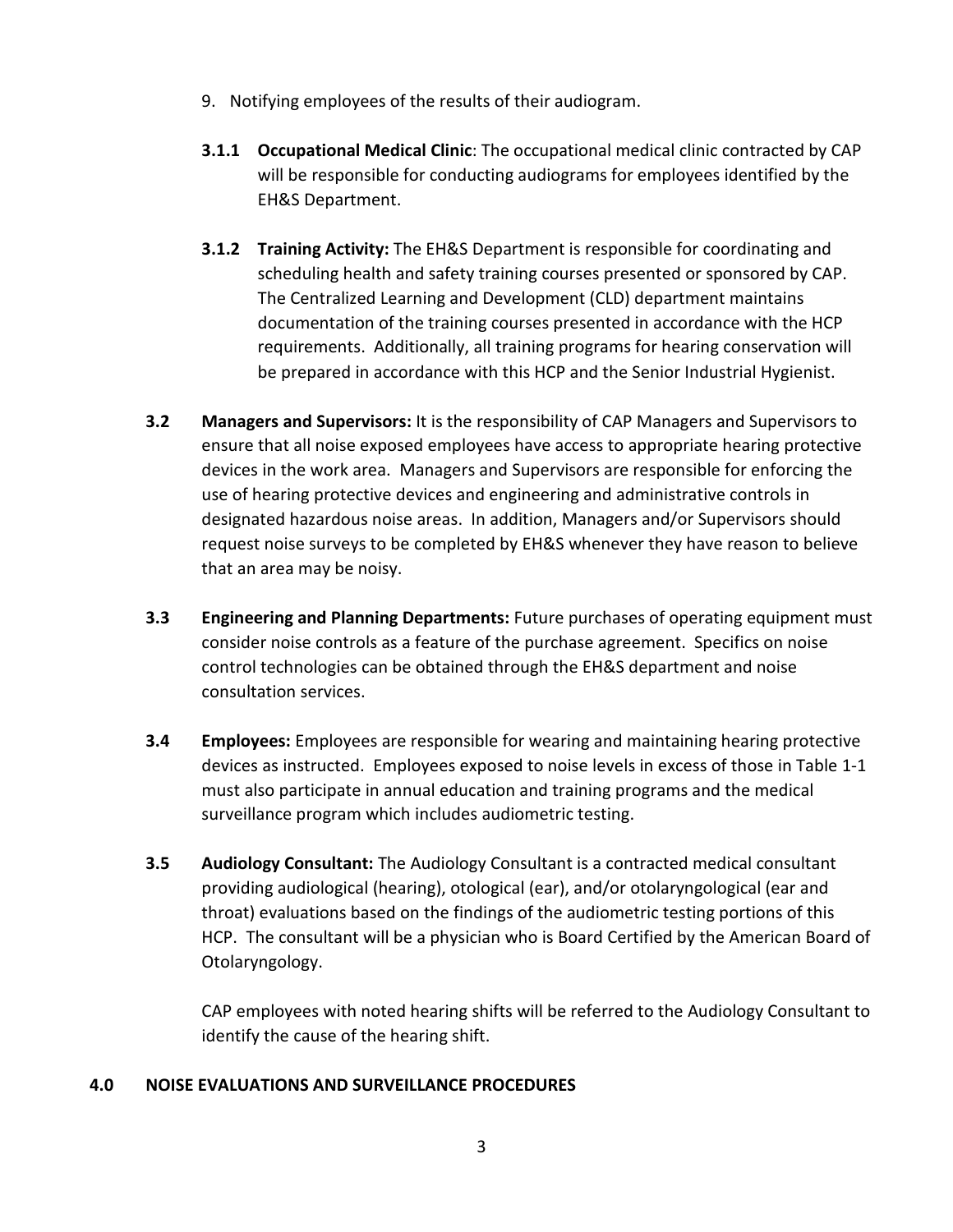**4.1 Identification of Hazardous Noise Areas**: The EH&S Senior Industrial Hygienist will identify work areas within CAP facilities where noise levels equal or exceed 80 dBA. Records will be maintained by the EH&S Department and updated as necessary to determine if any alteration in noise levels has occurred. Those areas where the noise levels are below 80 dBA will not be routinely monitored.

Signs and ear plug dispensers will be posted at the entrance to any work area where noise levels exceed 80 dBA. Personnel working in these areas will have hearing protection supplied to them, will be instructed in its proper use, and will be required to wear hearing protection.

**4.2 Noise Measurements and Exposure Assessments:** In order to effectively control noise it is necessary that the noise be accurately measured according to standard procedures and that the measurements be properly evaluated against accepted criteria.

Noise monitoring of employees is made up of two parts: area and personal monitoring. Area measurements will generally be obtained first. If noise levels are at or above 80 dBA, personal monitoring using dosimeters will then be performed.

**4.3 Re-monitoring of Noise**: All areas where noise levels equal or exceed 80 dBA will be remonitored if there is a significant change in equipment that could impact noise levels.

Any area with noise levels that equal or exceed 84 dBA will be re-monitored whenever there is a change in production process, equipment, or controls. This re-monitoring will evaluate the effects of the changes to determine if noise levels have increased or decreased since the last monitoring. Areas where the noise levels have dropped below 80 dBA due to alterations in equipment, controls, or process changes will be eliminated from the monitoring program.

### **5.0 NOISE CONTROL METHODS**

**5.1 Engineering and Administrative Controls**: The primary means of reducing or eliminating worker exposures to hazardous noise is through the application of engineering controls. Noise surveys conducted by the EH&S Department will identify areas where hazardous noise levels are occurring within CAP operations. Written reports on the noise survey will provide recommendations, when feasible, on various engineering controls that will reduce the noise levels. Managers and supervisors will then select the control(s) that are feasible and ensure these controls are instituted to reduce worker exposures to noise hazards.

Administrative controls are defined as changes in the work schedule or operations which reduce noise exposure. If engineering solutions cannot reduce the noise to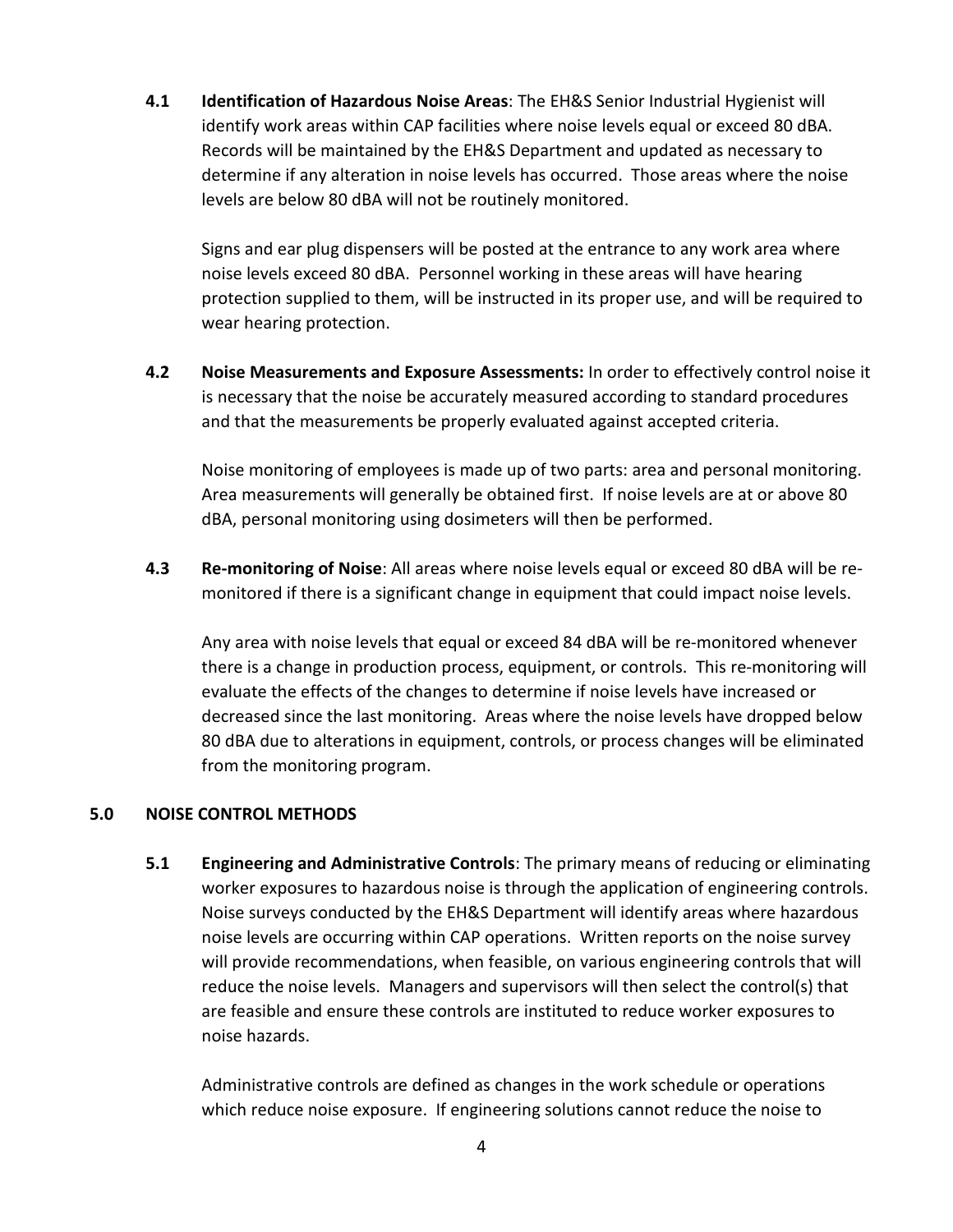acceptable levels, administrative controls such as increasing the distance between the noise source and the worker or rotation of jobs between workers in the high noise area should be used.

- **5.2 Personal Protective Equipment**: Hearing protective devices (ear plugs, muffs, etc.) will be the permanent solution only when engineering or administrative controls are considered to be infeasible, cost prohibitive, or do not reduce noise to less than the values listed in Table 1-1.
	- **5.2.1 Types of Hearing Protective Device:** Hearing protective devices include the following:
		- **1. Insert Type Earplugs**: A device designed to provide an air-tight seal within the ear canal. There are three types of insert earplugs: pre-molded, formable, and custom earplugs.
		- **2. Earmuffs:** Earmuffs are devices which surround the ear to reduce the level of noise that reaches the ear canal. Special earmuffs can be provided that attach to hardhats and other pieces of protective equipment and still maintain their effectiveness.
	- **5.2.2 Selection of Hearing Protective Devices:** Employees will be given the opportunity to select hearing protective devices from a variety of suitable ones provided by the EH&S Department. Combinations of ear plugs and earmuffs may be needed in certain noise environments. Employees enrolled in the HCP will undergo earplug fit testing during new employee orientation to ensure a proper fit and insertion technique.
	- **5.2.3 Fitting and Issuing of Hearing Protective Devices:** The key issue in an effective HCP is the fitting and issuing of Hearing Protection Devices (HPDs). The issuance of hearing protective devices is handled through the Supervisors at each work site. The EH&S Department has evaluated the noise environments at each facility and is responsible for selecting hearing protective devices (foam inserts, disposables) based on the noise type, level, and worker preference. Instruction on the proper use and care of earplugs and earmuffs will be provided whenever HPDs are dispensed.
	- **5.2.4 Maintenance of Hearing Protective Devices:** The effectiveness of HPDs can only be maintained if the devices are maintained in a clean, sanitary condition. Preformed PVC plastic plugs and earmuffs are designed to be washed and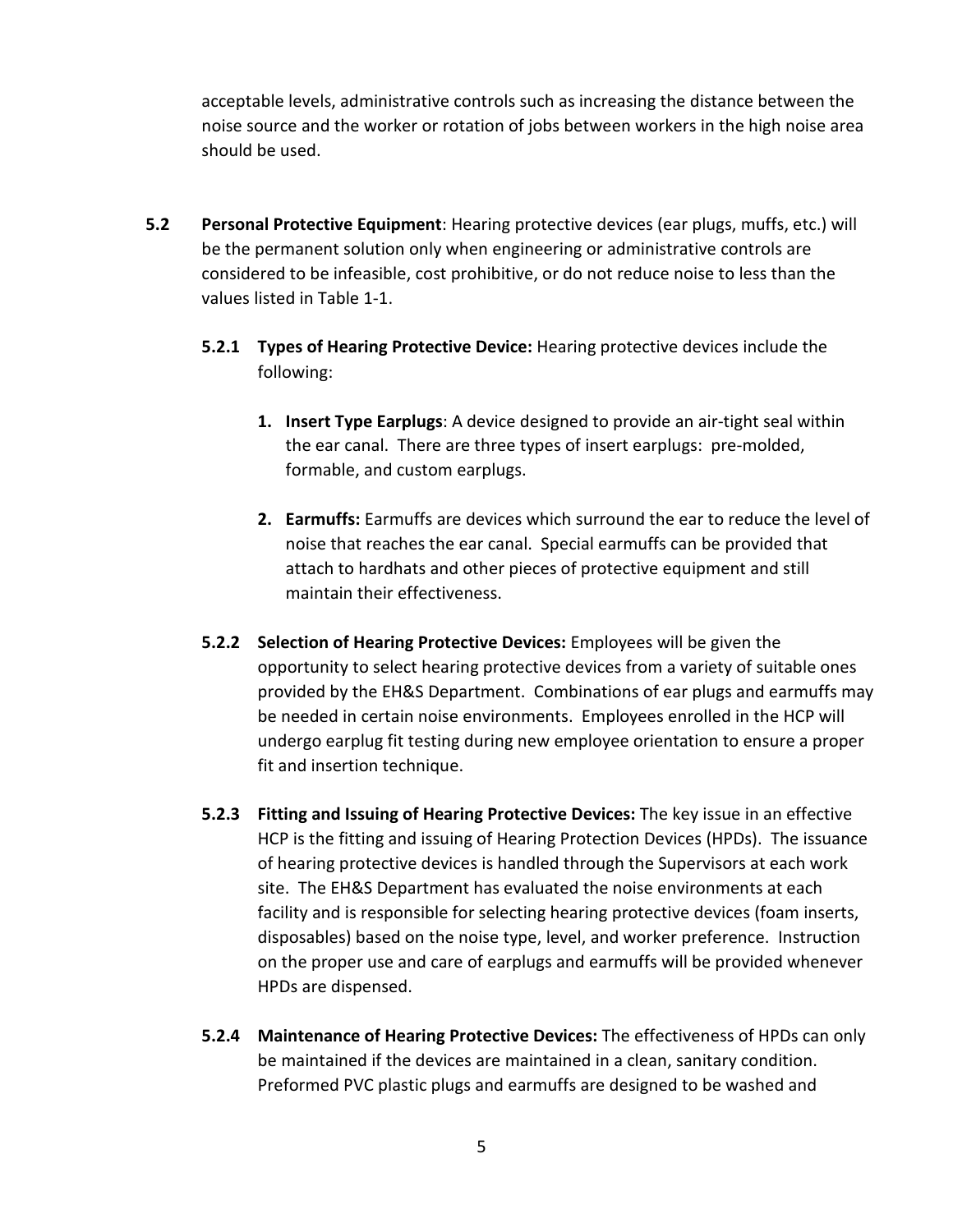reused. Keep hearing protection devices clean to maintain their ability to reduce noise.

- 1. Reusable earplugs, such as the triple flange devices can be washed in lukewarm water using hand soap, rinsed in clean water, and dried thoroughly before use. Cleaning should be done as needed. Replace any plugs that do not look new.
- 2. Earmuff cushions should be kept clean. Many earmuffs have detachable cushions on the ear cup which can be removed, cleaned in mild soapy water and returned to the muff. Use caution not to get water inside of the cup.

## **6.0 MEDICAL SURVEILLANCE**

- **6.1 Medical Surveillance Monitoring**: Employees whose noise exposures equal or exceed those listed in Table 1-1, based on noise surveys by the EH&S Department, will be recommended for inclusion in the Hearing Conservation Program's Medical Surveillance Monitoring.
- **6.2 Audiometric Testing**: The Occupational Medical Clinic has the responsibility for administering the Audiometric Testing portion of CAP's Hearing Conservation Program. Annual retesting will be performed for all personal enrolled in this Medical Surveillance Monitoring Program.
	- **6.2.1 Baseline Audiogram:** The baseline audiogram must be obtained within the first 30 days of employment at CAP. Ideally, the baseline audiogram should be recorded during the first week of employment. The employee should have absolutely no noise exposures for at least 16 hours prior to testing for the baseline audiogram. Workers should avoid any loud activities that could shift their hearing prior to the audiogram.

A report on the baseline audiogram will be provided to the employee along with an explanation of the results of the test and any recommendations for hearing protection during working activities at CAP.

- **6.2.2 Annual Audiogram:** Annual audiograms will be conducted at the beginning of the regular work shift prior to employees receiving workplace noise exposure. Employees showing a confirmed standard threshold shift, will be consulted to evaluate noise exposure patterns, on and off the job; use of HPDs; and workplace noise exposures using noise dosimetry. Efforts to reduce noise exposures will be completed.
- **6.2.3 Confirmation Audiogram:** A confirmation audiogram is to be conducted when the annual audiogram indicates an OSHA STS, with age correction. This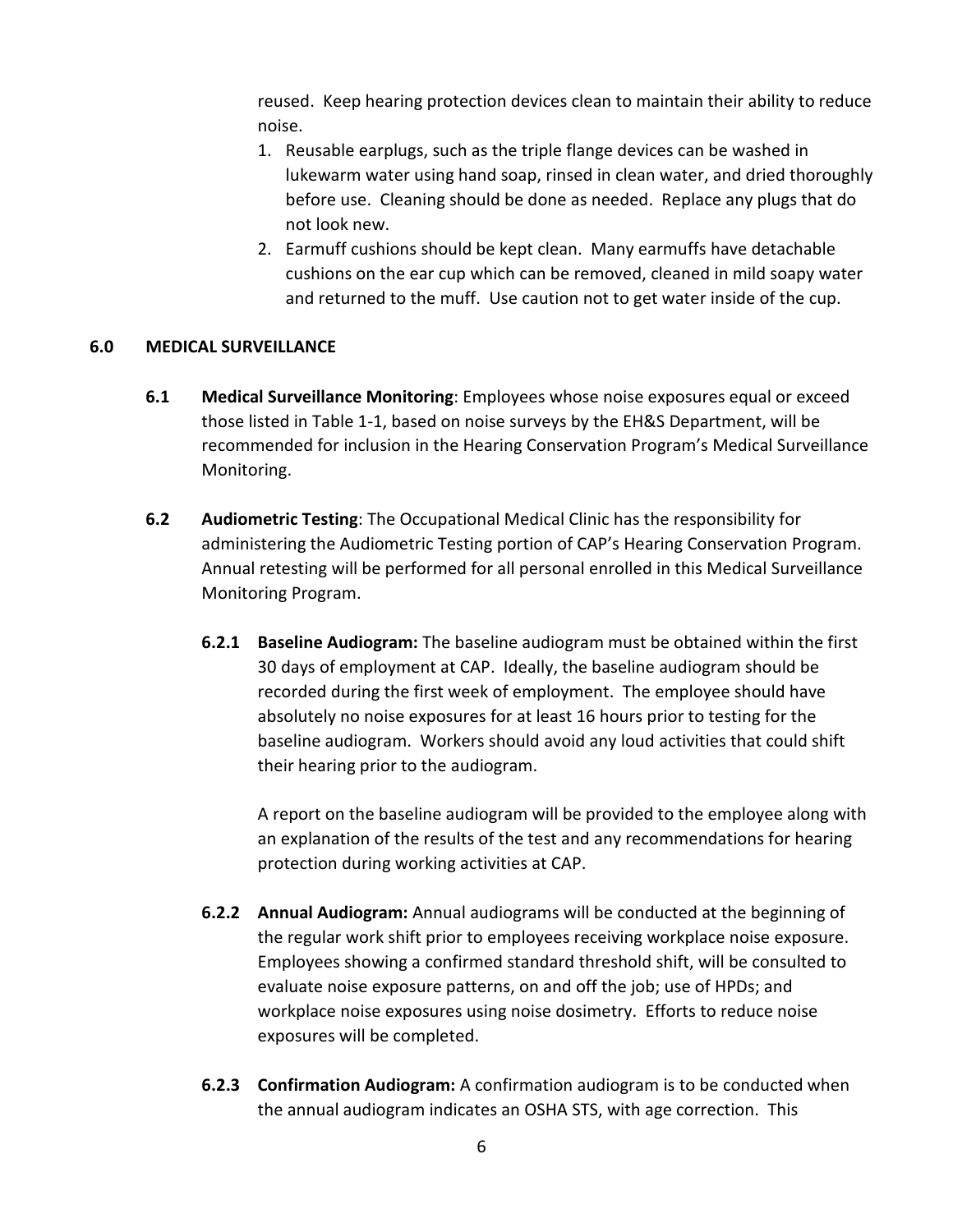confirmation audiogram must be conducted within 30 days of the posting of the annual audiogram results. The confirmation audiogram will be conducted by the occupational medical clinic and be preceded by at least 16 hours of "quiet" time before testing.

The confirmation audiogram will be reviewed at the occupational medical clinic by an Occupational Medicine physician. If the physician determines that the shift represents an OSHA Standard Threshold Shift (STS), the following actions will be completed.

- 1. Refer the employee to the Audiological Consultant for a clinical evaluation to determine if additional testing is needed or if medical pathology of the ear may be caused or aggravated by the wearing of HPDs;
- 2. Inform the employee of the need for further evaluation (at the employee's own expense) if a medical pathology is the suspected cause of the hearing shift;
- 3. The STS will be recorded on the OSHA 300 form if results of the Audiological Consultant indicate that the STS is the result of an occupational noiseinduced Permanent Threshold Shift.
- 4. Reset the employee's Baseline Audiogram, based on the results of the Confirmation Audiogram.
- **6.2.4 Exit Audiogram:** Employees enrolled in the HCP will be offered an exit audiogram upon reassignment to a non-noise hazard area or upon termination from CAP, including retirement. The exit audiogram will be scheduled by the EH&S Department prior to the last date of service to the company. The employee should have at least 16 hours of quite time prior to this exit audiogram to ensure a true measurement of any threshold shifts experienced by the employee. The exit audiogram will be at no cost to the employee regardless of the employee's employment status. An audiogram results letter will be mailed to the employee as soon as possible after receipt of the audiometric results in Cority.
- **6.3 Audiometric Referral:** In the event that an employee's confirmation audiogram indicates an OSHA Standard Threshold Shift (STS) has occurred, the shift (illness) will be recorded on the 300 log and the employee will be referred to the Audiological Consultant. CAP's Audiological Consultant must be board certified in Otolaryngology. A letter indicating the requirements of the referral will be provided to the Consultant when the appointment is arranged by the EH&S Department whether this OSHA STS is caused or aggravated by workplace noise exposure or the wearing of hearing protection.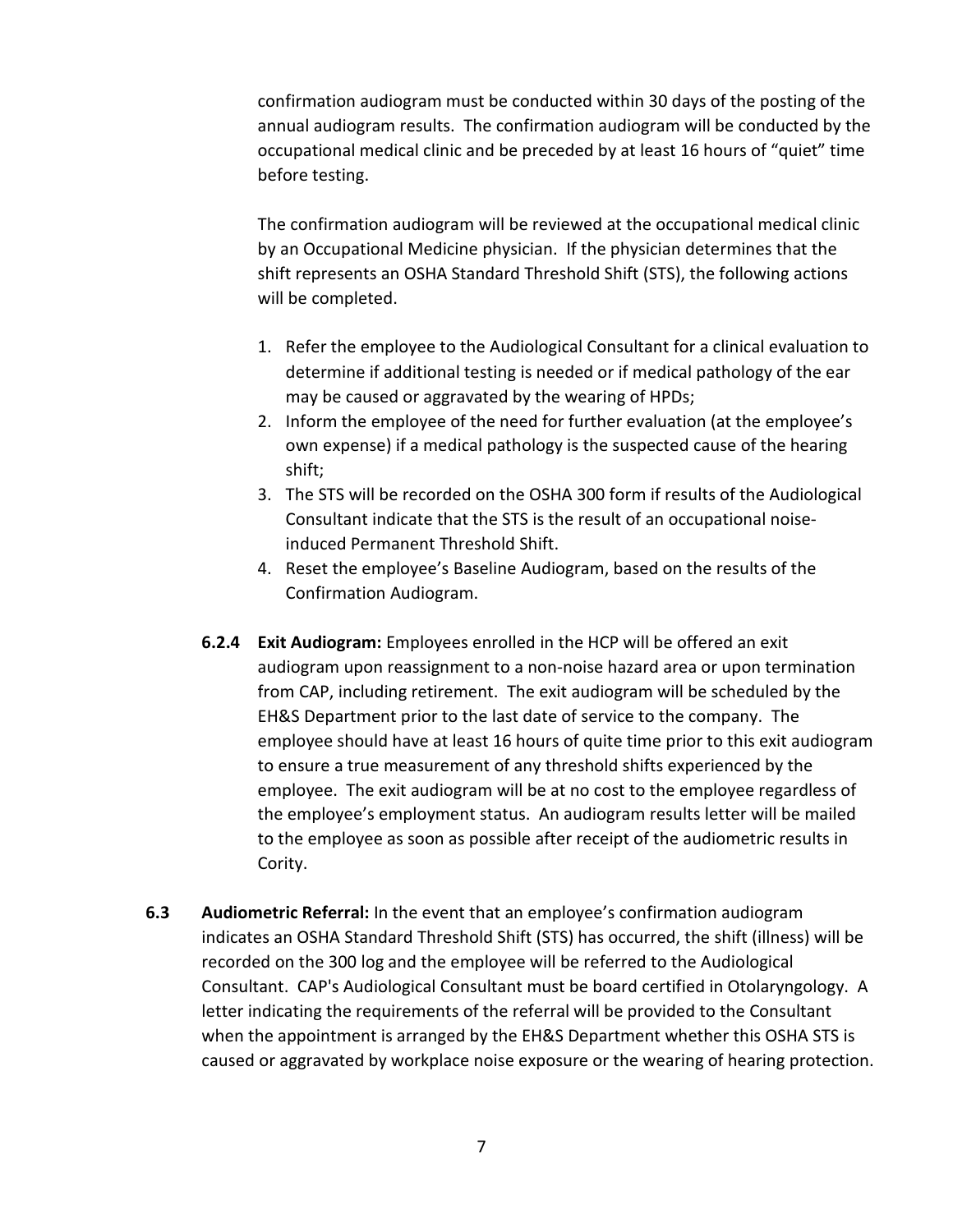Upon receipt of the otolaryngologist report, the Sr. IH will review the report and forward a copy to the employee.

If the otolaryngologist states that the hearing loss (STS) is caused by exposure to workplace noise the Sr. IH will notify the EH&S Manager and the employee's name will be left on the OSHA 300 log. The baseline audiogram will be reset according to the direction of the Otolaryngology Report. Risk Management will be notified of a possible Workers' Compensation case.

If the otolaryngologist states that the STS is not caused by workplace noise the Sr. IH will notify the EH&S Manager and the employee's name will be lined out on the OSHA 300 log.

If the otolaryngologist states that he cannot make a conclusive determination without an MRI, then the following policy will guide further evaluations:

- **6.3.1** If the doctor indicates that the STS may be due to workplace noise *or* that he cannot make a decision as to the cause of the STS, then EH&S will make arrangements for the MRI and pay for the procedure and any follow up.
	- 1. If the doctor's review of the MRI indicates the hearing loss was due to workplace noise, the illness will be left on the OSHA 300 log.
	- 2. If a review of the MRI indicates a medical cause for the hearing loss, the illness will be lined out on the OSHA 300 log. The MRI and the doctor's report will be turned over to the employee for further follow up with a specialist of the employee's choice. The employee will not have to reimburse CAP for the cost of the MRI/evaluation, but will be responsible for any further evaluations or medical treatments.
- **6.3.2** If the doctor indicates that the STS may not be due to workplace noise then the employee will be instructed to make their own arrangements for the MRI, either through the examining otolaryngologist (preferred), or a specialist of the employee's choice
	- 1. If a review of the MRI finds no medical indication for the hearing loss and the consulting otolaryngologist determines that the loss is due to workplace noise, then the illness will be left on the OSHA 300 log and:
		- o CAP will assume responsibility for the STS as an occupational illness and reimburse the employee for any out-of-pocket medical expenses related to the MRI. EH&S will notify Risk Management of a possible Workers' Compensation case.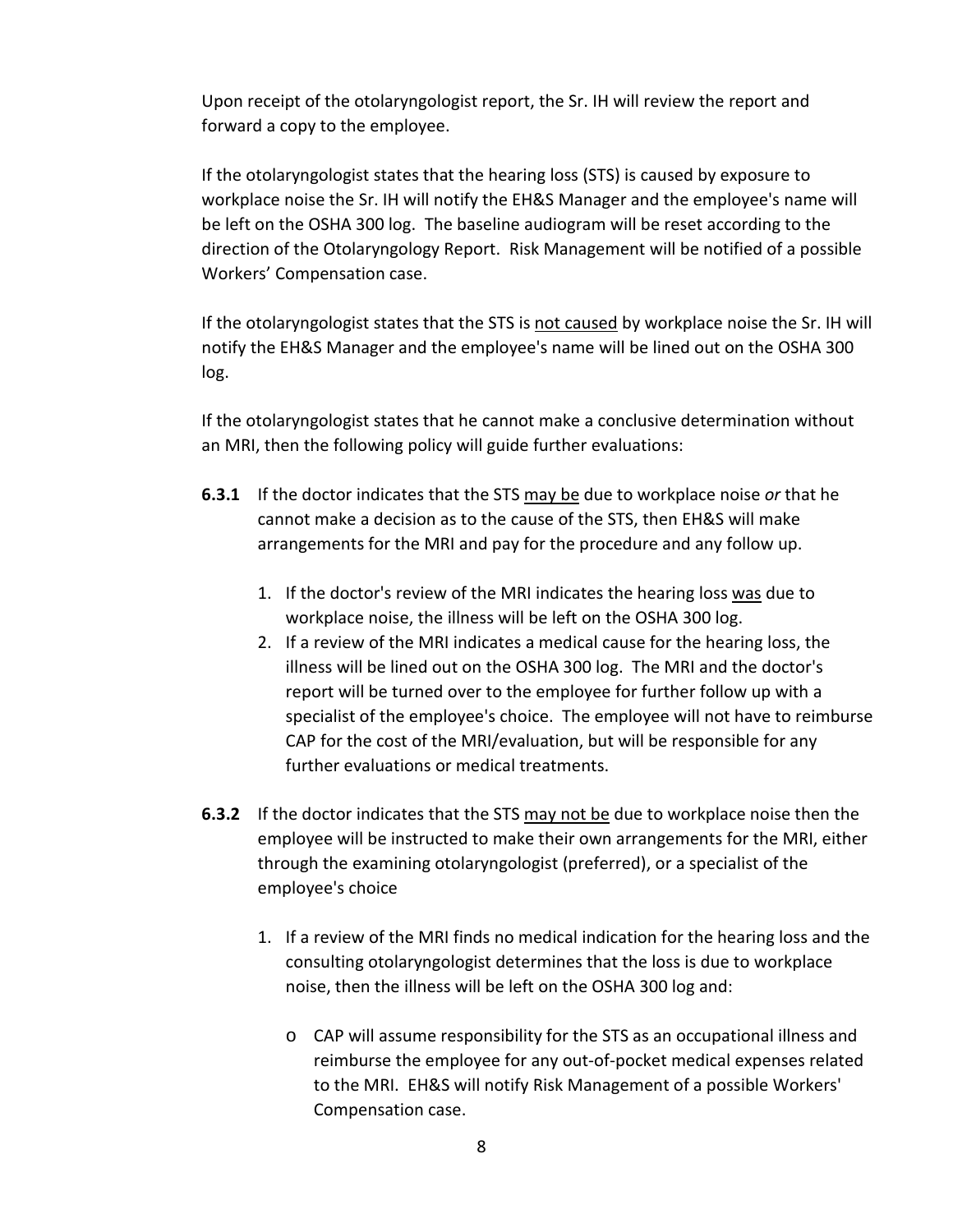- o The employee will assist with obtaining a copy of the otolaryngologist's MRI report from the consulting otolaryngologist or the employee's specialist for filing.
- 2. If a review of the MRI indicates a medical cause for the hearing loss, the illness will be lined out on the OSHA 300 log and the employee will continue to be responsible for any costs associated with the MRI and any further evaluation or treatment.

## **7.0 EMPLOYEE INFORMATION AND TRAINING**

The information and training program will provide information about the adverse effects of noise and how to prevent noise-induced hearing loss. At a minimum, all new employee and annual refresher training will cover the following topics:

- 1. Recognizing hazardous noise;
- 2. Effects of noise-induced hearing loss;
- 3. Symptoms of overexposure to hazardous noise;
- 4. Hearing protection devices advantages and limitations.
- 5. Selection, fitting, use, and maintenance of HPDs.
- 6. Purposes of the Medical Surveillance Monitoring and explanation of how audiograms are recorded and maintained.
- 7. Explanation of noise measurement procedures.
- 8. Hearing Conservation Program requirements.

Employees will also be given access to copies of the OSHA noise standard (29 CFR 1910.95) including location of the OSHA Internet web site and provided with other handouts describing CAP's Hearing Conservation Program.

All personal identified for inclusion in the Hearing Conservation Program should receive a minimum of one hour of initial instruction in the requirements of the program during New Employee Orientation with the EH&S Department. Annual refresher training will be provided by the EH&S Department.

### **8.0 PROGRAM EVALUATION**

Periodic program evaluations will be conducted to ensure compliance with federal and state regulations and to review the effectiveness of CAP's Hearing Conservation Program.

#### **9.0 RECORDKEEPING**